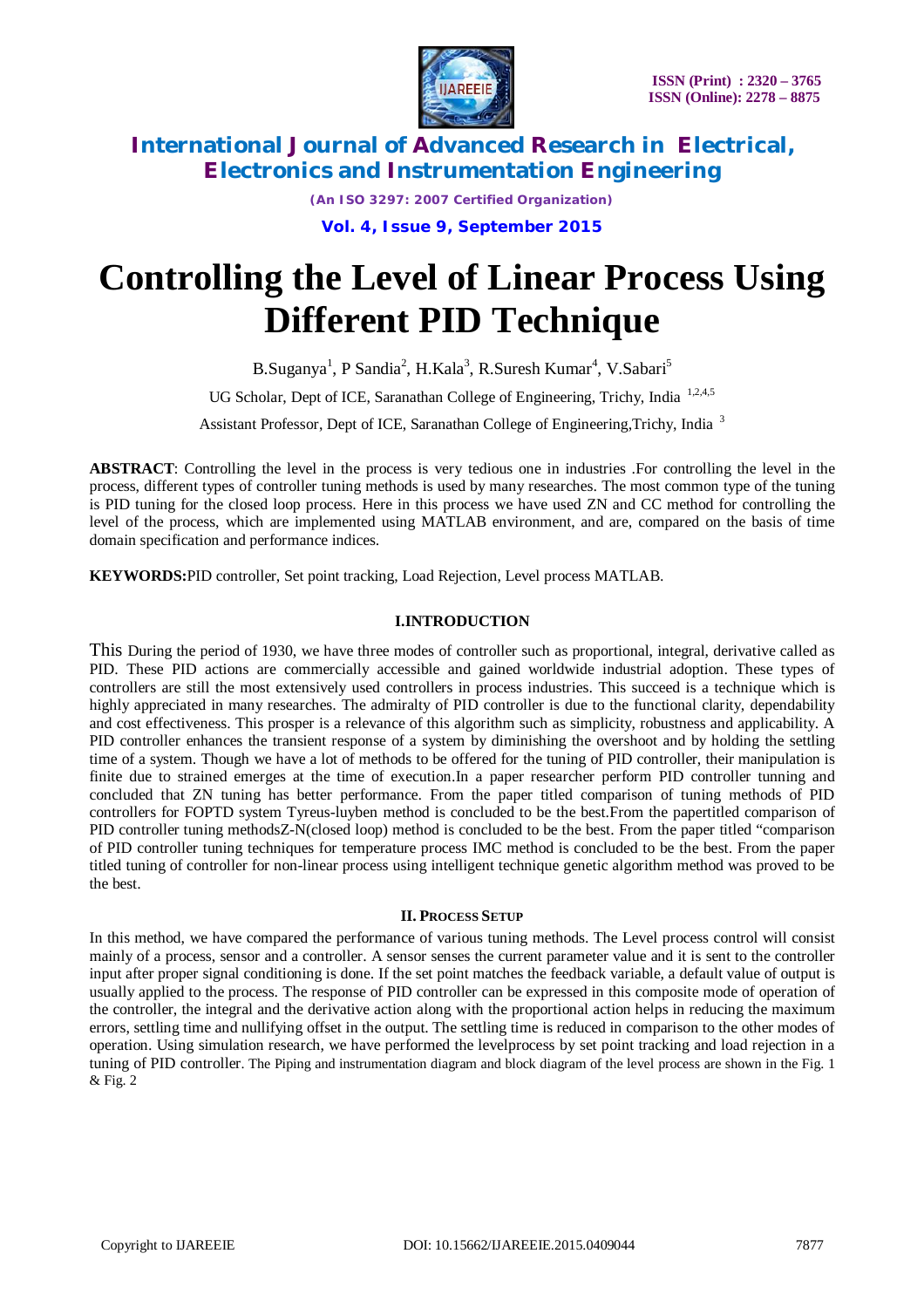

*(An ISO 3297: 2007 Certified Organization)*

### **Vol. 4, Issue 9, September 2015**



Fig. 1Piping and instrumentation diagram and block diagram of level process

### **III. MATHEMATICAL MODEL FOR FIRST ORDER SYSTEM**

Thus the transfer function for the real time level process are determined by step response curve<br>PROCESS



Fig. 2 Response of Level Process

The gain K is obtained by calculating the ratio of output and input of the process, in which the delay is determined by calculating the time taken for the proc3ess to reach 63.2% of the final steady state. The transfer function for process is obtained by above curve in which the s-curve method are implemented to determining the transfer function.

$$
G(S) = \frac{1.137}{3.93s+1} e^{-0.34s}
$$

#### **IV. CONTROLLER TUNING**

The PID controller tuning methods are classified into two main categories Closed loop methods and Open loop methods Closed loop tuning techniques refer to method that tune the controller during automatic state in which the plant is operating in closed loop. The open loop techniques refer to methods that tune the controller when it is in *manual state* and the plant operates in open loop. The closed loop methods considered for simulation are listed below.

#### **A.TYREUS-LUYBEN:**

| <b>CONTROLLER</b> | Kс     |       |        |  |
|-------------------|--------|-------|--------|--|
| ΡI                | Ku/3.2 | 2.2Pu | -      |  |
| PID               | Ku/3.2 | 2.2Pu | Pu/6.3 |  |

#### Table 1:TL method

This is more conservative approach then Ziegler –Nicholas method and so it gives better performance with small value for dead time. But when the value of dead time is large it gives a sluggish performance.it consider ultimate gain Ku and frequency Pu for tuning the controller. The TYREUS - LUYBEN procedure is homogeneous to zeigler-nicholas and damped oscillation method, but these two methods of final control settings are different. It is applicable only for the settings of PI and PID controller that is based on ultimate gain and ultimate period. It gives two measured feedback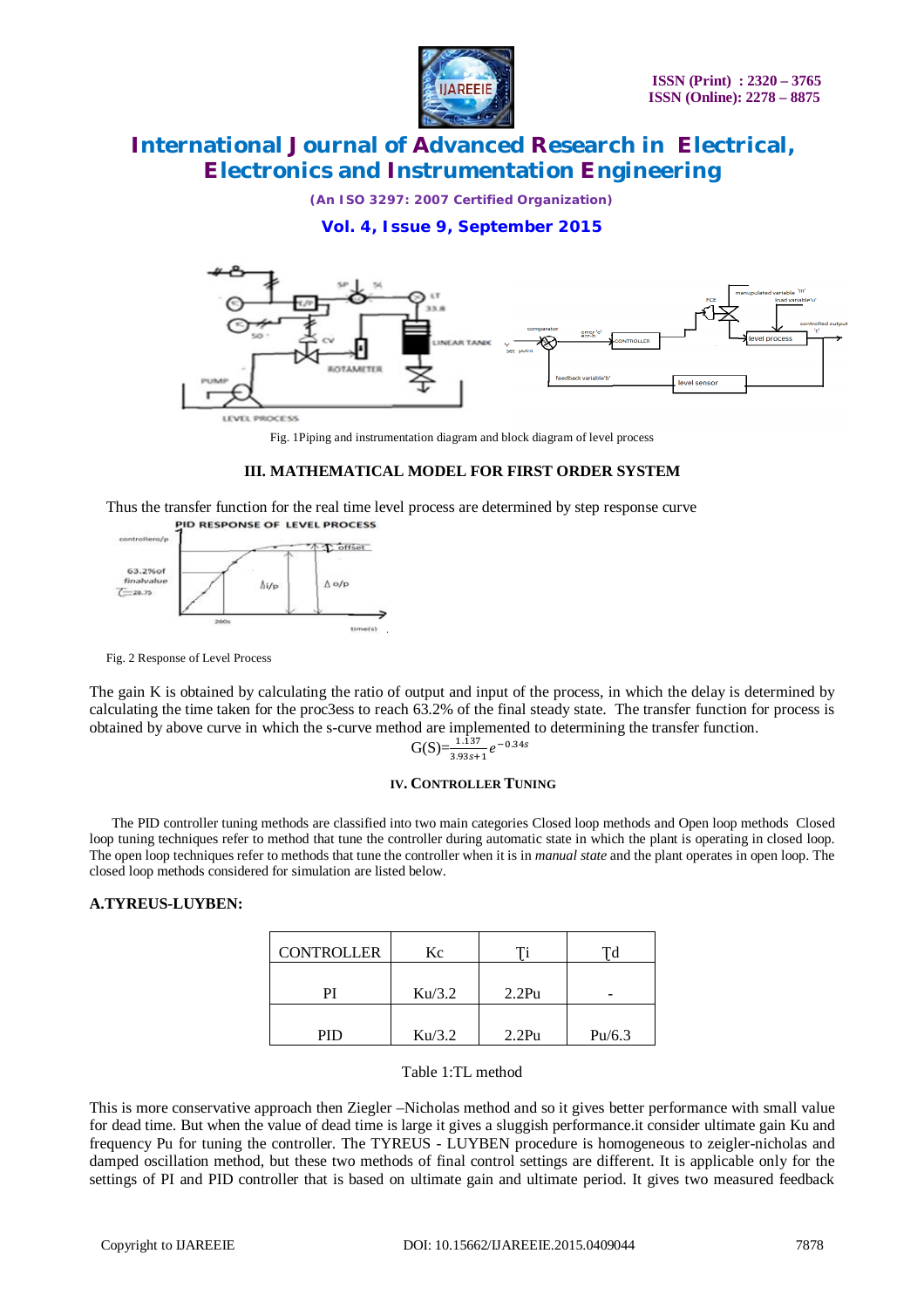

*(An ISO 3297: 2007 Certified Organization)*

### **Vol. 4, Issue 9, September 2015**

loop parameters derived from measurements. The period Pu of the oscillation frequency at the stability limit, the gain margin Ku for loop stability with the goal of achieving good regulation.

### **B.CHIEN, HRONES &RESWICH METHOD:**

| 0%LoadRejection   |                                  |           | 20% LoadRejection |                                     |      |           |  |
|-------------------|----------------------------------|-----------|-------------------|-------------------------------------|------|-----------|--|
| <b>CONTROLLER</b> | Kc                               | <b>Ti</b> | Ţd                | Kc                                  | Ţi   | <b>Td</b> |  |
| P                 | $(0.3/\text{Km})^*(\text{Im}/d)$ |           |                   | $(0.7/\text{Km})*(\text{Im}/d)$     |      |           |  |
| PI                | $(0.6/\text{Km})$ /*(Tm/d)       | 4d        |                   | $(0.7/\text{Km})$ /* $(\text{m/d})$ | 2.3d |           |  |
| <b>PID</b>        | $(0.95/Km)$ /* $(Tm/d)$          | 2.4d      | 0.42d             | $(1.2/\text{Km})$ /*(Tm/d)          | 2d   | 0.42d     |  |

Table 2: 0%LoadRejection and 20%Setpoint Tracking

| 0% Setpoint Tracking |                                 |          | <b>20%Setpoint Tracking</b> |                                 |          |       |  |
|----------------------|---------------------------------|----------|-----------------------------|---------------------------------|----------|-------|--|
| <b>CONTROLLER</b>    | Kc                              | Ti       | Td                          | Kc                              | Ti       | Td    |  |
| P                    | $(0.3/\text{Km})*(\text{Im}/d)$ |          |                             | $(0.7/\text{Km})*(\text{Im}/d)$ | -        |       |  |
| PI                   | $(0.3/\mathrm{Km})$ /*(Tm/d)    | $1.2$ Tm | -                           | $(0.6/\mathrm{Km})$ /*(Tm/d)    | Tm       |       |  |
| <b>PID</b>           | $(0.6/\text{Km})$ /*(Tm/d)      | $1.2$ Tm | 0.5d                        | $(0.95/Km)$ /*(Tm/d)            | $1.4$ Tm | 0.42d |  |

Table 3: 0%LoadRejection and 20%Setpoint Tracking

The C-H-R method focuses on set point response and disturbance response. This method provides formulas for 0% and 20% load rejection and set point tracking. The proportional gain (Kc) integral gain (Ki) and derivative gain for different tuning methods are calculated from the given tabulation. The corresponding proportional integral derivative values are calculated. To tune the controller according to the C-H-R method the parameters of first order plus dead time same for the Z-N method. The tuning rules based on the20% overshoot design criterion are quite similar to the Z-N method. However when the 0% overshoot criteria is used, the gain and the derivative time are smaller than the integral time. So the integral time is larger

### **C.SKOGESTED METHOD:**

Skogested's PID tuning method is a model –based tuning method where the controller parameters are expressed as functions of the process model parameters. It is assumed that the control system as a transfer function block diagram.



Fig 3:Block diagram of PID tuning with skogested method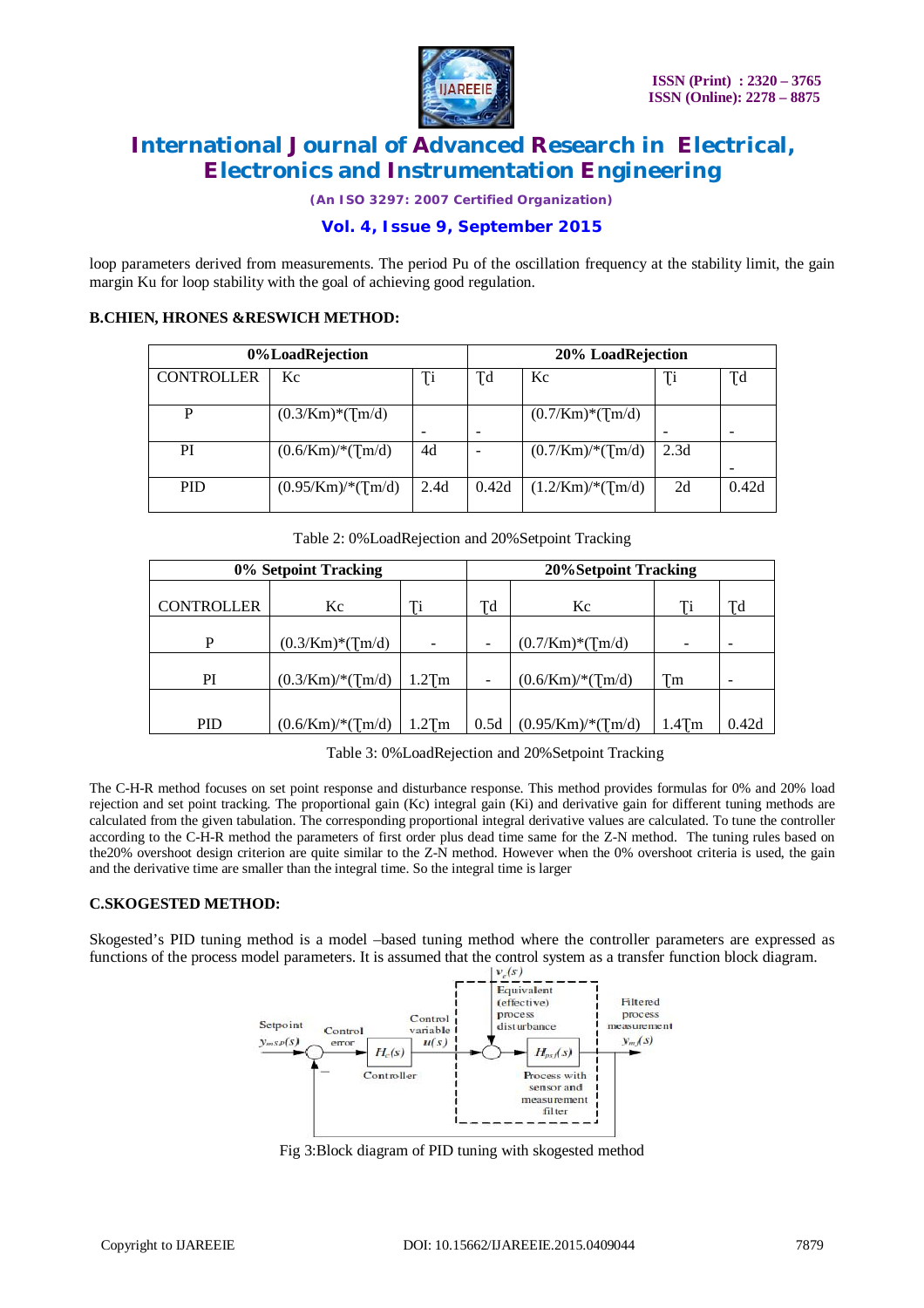

*(An ISO 3297: 2007 Certified Organization)*

### **Vol. 4, Issue 9, September 2015**

The design principle of skogested's method is as follows. The control system tracking transfer commission T(s),which is the transfer function from the set point to the (filtered)process measurement, is specified as a first order transfer function with delay:

Originally, skogested define the factor c in table gives good set point tracking .But the disturbances compensation may become quite sluggish. To obtain faster disturbances compensation, you can use  $c=1.5$ .

The drawback of such a reduction of c is that there will be more overshoot in the set point step response, and that the stability of the control will be reduce, Tc=T. The values of the parameters of the transfer functions in Table 1 can be found from a mathematical model based on physical principles. The parameter values can also be found from a stepresponse experiment withthe process.

| Process type                   | $H_{\text{psf}}(s)$ process | $\rm K_{\rm P}$ |                    | Ţd |
|--------------------------------|-----------------------------|-----------------|--------------------|----|
| Integrator+<br>delay           | $\frac{R}{c}e^{-\tau s}$    | $K(T_C + T)$    | $C(TS+T)$          |    |
| Time<br>constant<br>with delay | $\frac{1}{TS+1}e^{-\tau s}$ | $K(T_c + T)$    | $Min[T, c(T_C+T)]$ |    |

Table 4: Skogested method

### **D.IMC Method:**

 The methods is the Internal Model Control(IMC) tuning method. Sometimes called Lambda tuning. It offers a stable and robust alternative to other techniques, such as the famous Ziegler-Nichols method, that usually aim for speed at the expense of stability.The Ziegler-Nichols open loop and Cohen-Coon methods give large controller gain and short integral time,which isn't conducive to chemical engineering applications.The IMC method relates to closedloop control and doesn't have overshooting or oscillatory behavior.The IMC methods however are very complicated for systems with first order dead time.

| <b>CONTROLLER</b>  | K.kc             | Ti      | Td       | ŢF               | Recommended                           |
|--------------------|------------------|---------|----------|------------------|---------------------------------------|
|                    |                  |         |          |                  | $\lambda$ /d( $\lambda$ >0.2T always) |
| <b>PID</b>         | $2T + d$         |         | λd       | λd               | >0.25                                 |
|                    | $2(\lambda + d)$ | $T+d/2$ | $2T + d$ | $2(\lambda + d)$ |                                       |
| PI                 | $T/\lambda$      |         |          |                  | >1.7                                  |
|                    |                  |         |          |                  |                                       |
| <b>Improved PI</b> |                  | $T+d/2$ |          |                  | >1.7                                  |
|                    | ∩ ′              |         |          |                  |                                       |

#### Table 5:Internal model control

The IMC approach has two important advantages: (1) it explicity takes into account model uncertainity and (2) it allows the designer to trade – off control system roubstness to process changes and modeling errors the IMC approach is based on the block diagrams. In this diagram Gp is the transfer function of the process model. Also Gc1 is the IMC controller transfer function.

.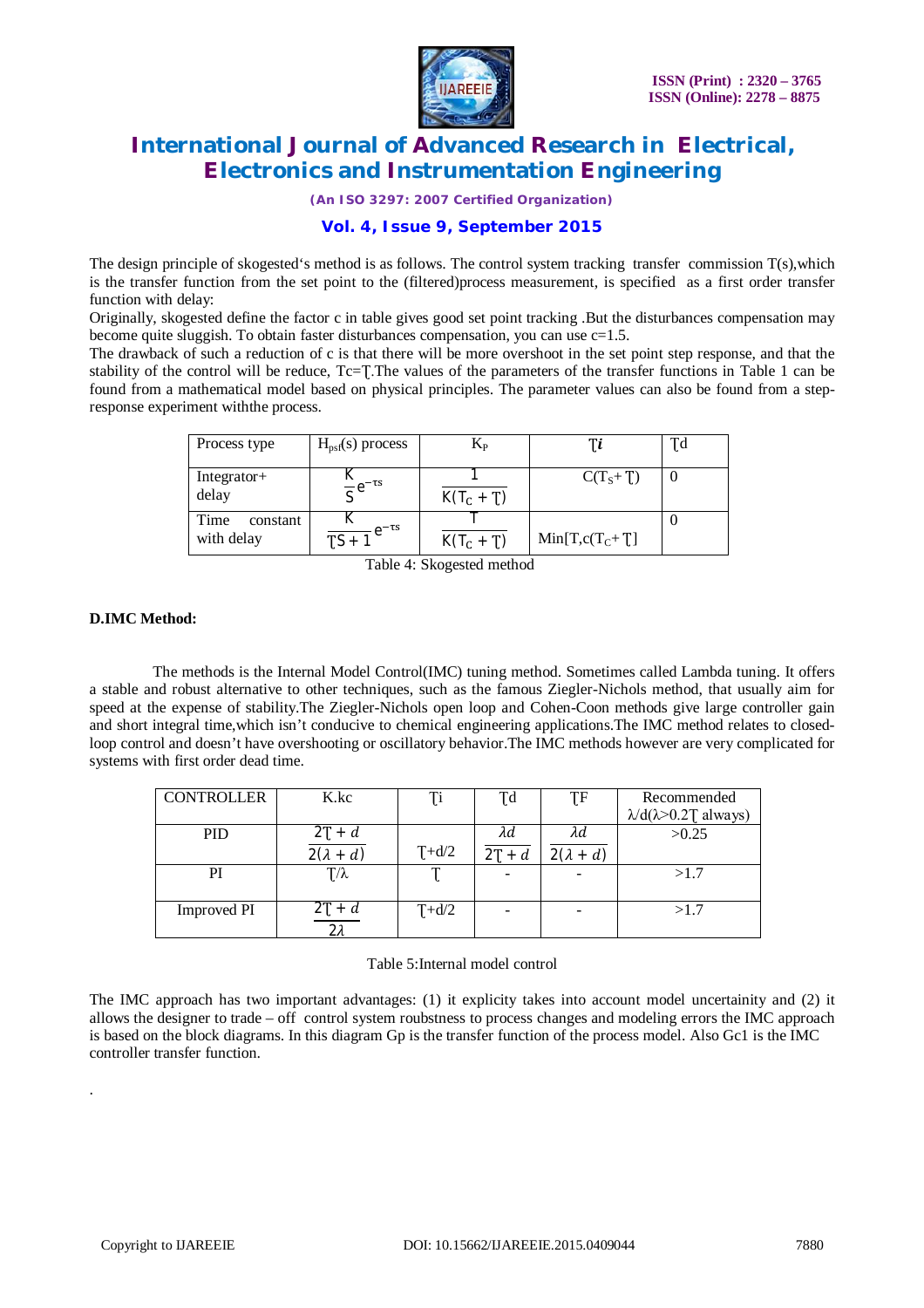

*(An ISO 3297: 2007 Certified Organization)*

## **Vol. 4, Issue 9, September 2015**



Fig4:Internal Model Control (a) basic structure (b) equivalent feedback

### **V. RESULT**

Thus the overall response for IMC,TL,C-H-R(load rejection&set point tracking),skojested mathods has been studied.Fromthese methods skojested tuning response has given the fast response.so it reaches the settling time easily and it has good stability when compared to other tuning response.

#### **RESPONSE FOR ALL TUNINGS**



Fig5:Response of all tunings

### **COMPARISION OF TIME DOMAIN SPECIFICATIONS:**

| <b>Tuning Methods</b>                            | <b>Rise Time</b> | Peak over-<br>Shoot | <b>Settling</b><br><b>Time</b> | Peak<br><b>Time</b> |
|--------------------------------------------------|------------------|---------------------|--------------------------------|---------------------|
| Skogested method 1<br>integrator+delay           | $\overline{c}$   | 1.3                 | 23                             | 3                   |
| Skogested method 2<br>time -constant+delay       | $\overline{c}$   | 0.9                 | 6                              | 0.8                 |
| Tyreus-luyben<br>method                          | $\overline{c}$   | 1.08                | 7.5                            | 3                   |
| <b>IMC</b><br>method                             | $\overline{c}$   | 1.5                 | 20                             | 6                   |
| C-H-R method<br>load rejection for 0%            | 6                | 1.15                | 13                             | 8                   |
| C-H-R method<br>load rejection or 20%            | $\overline{4}$   | 1.08                | 16                             | 3                   |
| $C-H-R$ method<br>setpoint tracking<br>for $0\%$ | 3                | 1                   | 10                             | 1.1                 |
| $C-H-R$ method<br>setpoint tracking<br>for $20%$ | $\overline{4}$   | 1.2                 | $\mathbf Q$                    | 1.1                 |

Table8: Time domain specification